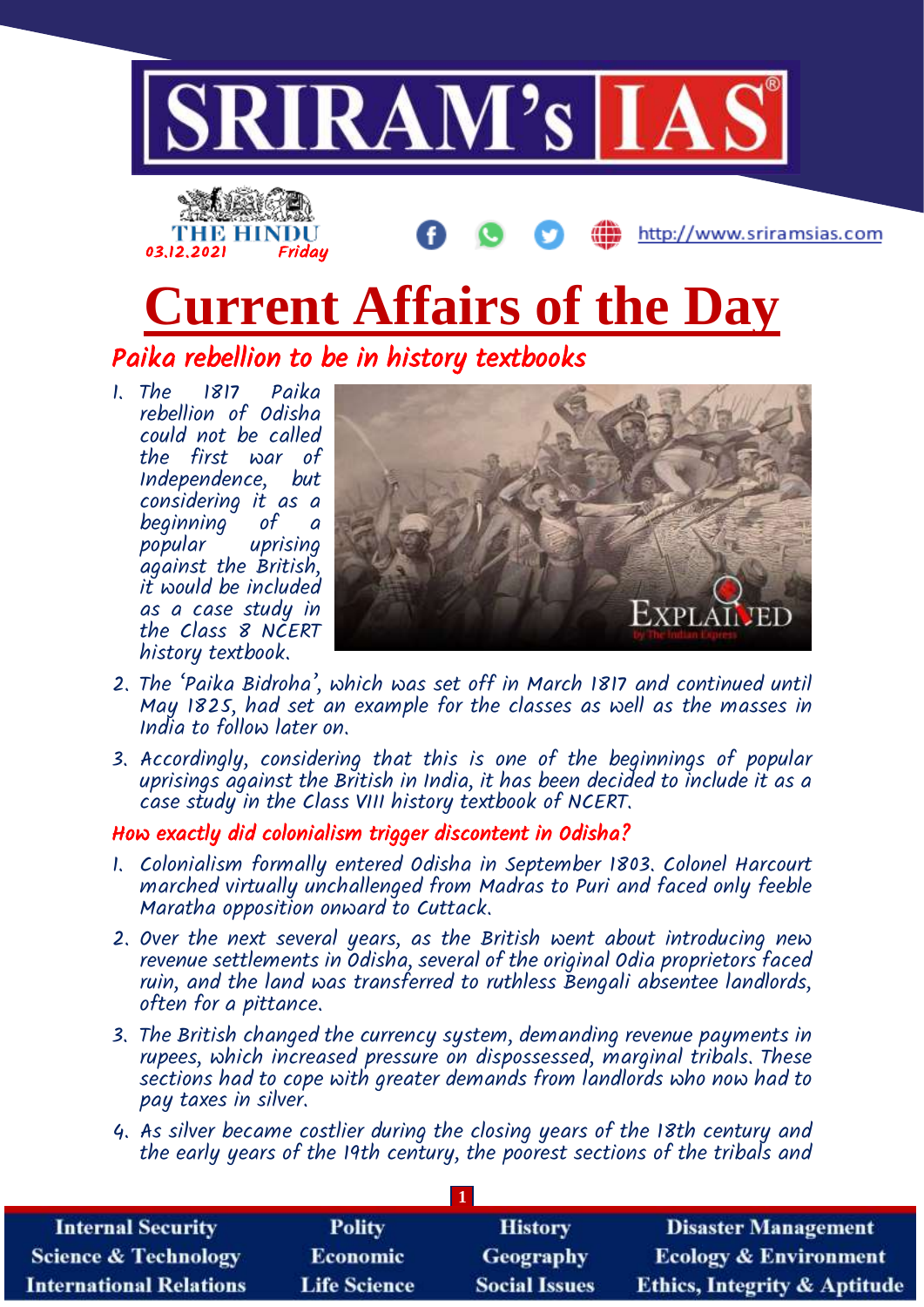



untouchable castes struggled to pay more cowries and/or grain to match the higher price of the metal.

http://www.sriramsias.com

5. The British control over salt  $-$  which had pre-1803-4 origins, but was extended to coastal Orissa in 1814  $-$  also meant increased hardship for the people in the hills. There is evidence of raids on boats of salt agents near Puri during this period.

## What happened during the rebellion of the Paikas?

- 1. In 1817, some 400 Kondhs descended from the Ghumusar area to rise in revolt against the British. Bakshi Jagabandhu Bidyadhar Mohapatra Bharamarbar Rai led an army of Paikas to join the uprising of the Kondhs.
- 2. The Paikas set fire to government buildings killed policemen and looted the treasury and the British salt agent's ship docked on the Chilika.
- 3. They then proceeded to Khurda and killed several British officials. Over the next few months, the Paikas fought bloody battles at several places, but the colonial army gradually crushed the revolt.
- 4. Bakshi Jagabandhu escaped to the jungles and stayed out of reach of the British until 1825 when he finally surrendered under negotiated terms.

| MCQS                 | Q. Paika Rebellion from 1817-1825 against the British took<br>place in the state of<br>a. Odisha<br>b. Karnataka<br>c. Kerala<br>d. Assam |
|----------------------|-------------------------------------------------------------------------------------------------------------------------------------------|
| <b>MAINS</b><br>DAWP | Q. Compare and contrast the aims, methods and impacts<br>of the Green revolution with the White revolution in India.                      |

| $\vert 2 \vert$                 |                     |                      |                                         |  |  |
|---------------------------------|---------------------|----------------------|-----------------------------------------|--|--|
| <b>Internal Security</b>        | <b>Polity</b>       | <b>History</b>       | <b>Disaster Management</b>              |  |  |
| <b>Science &amp; Technology</b> | <b>Economic</b>     | Geography            | <b>Ecology &amp; Environment</b>        |  |  |
| <b>International Relations</b>  | <b>Life Science</b> | <b>Social Issues</b> | <b>Ethics, Integrity &amp; Aptitude</b> |  |  |